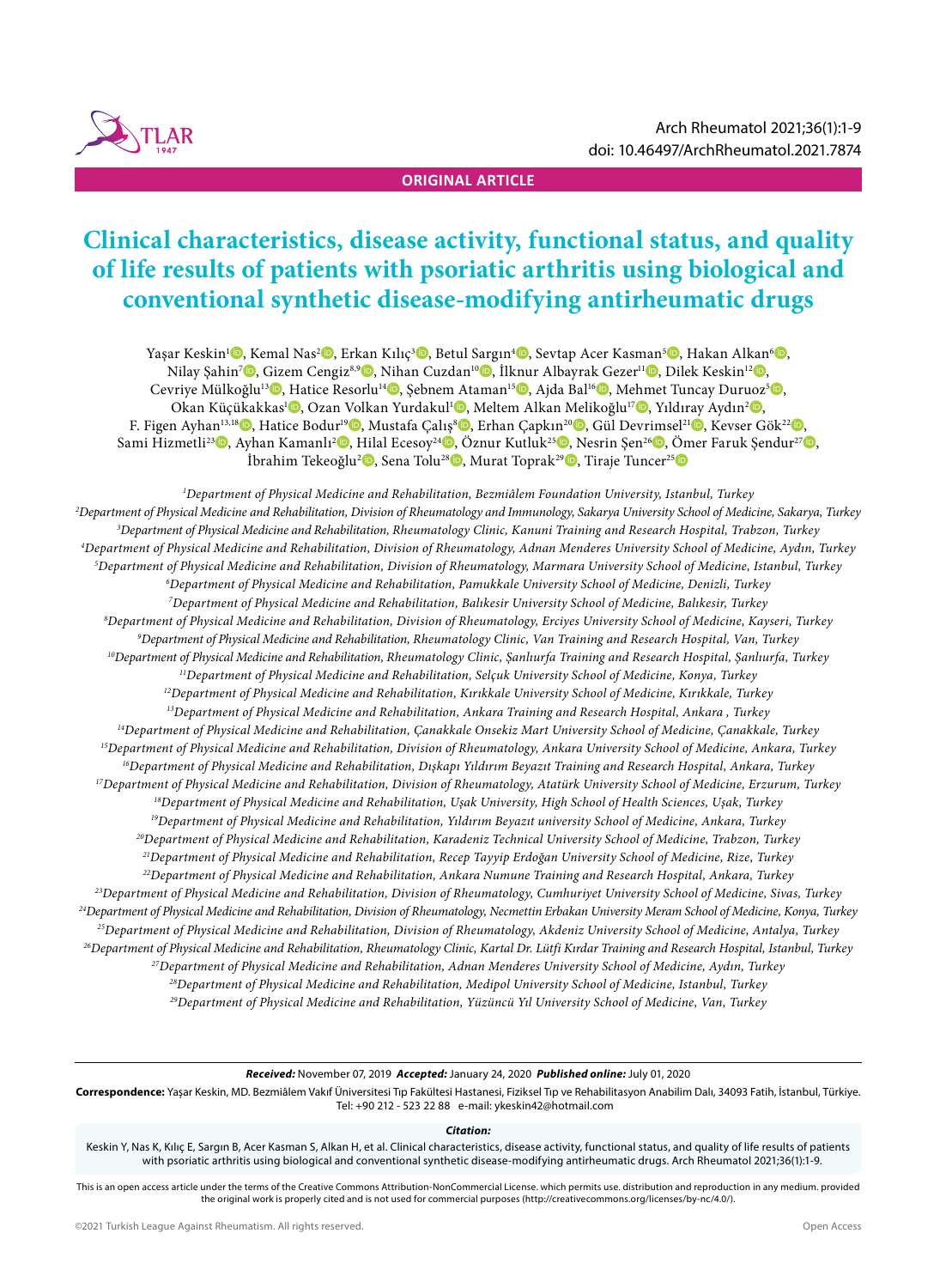#### *ABSTRACT*

**Objectives:** This study aims to compare the clinical characteristics, disease activity, and quality of life (QoL) of patients with psoriatic arthritis (PsA) who use biological and conventional synthetic disease-modifying antirheumatic drugs (DMARDs) in a nationwide cohort throughout Turkey.

Patients and methods: A total of 961 patients (346 males, 615 females; mean age: 46.9±12.2 years; range, 18 to 81 years) with PsA according to the classification criteria for PsA were included in the study. The patients' demographic and clinical characteristics, physical examination results, Disease Activity Score 28, Disease Activity Index for Psoriatic Arthritis and Bath Ankylosing Spondylitis Disease Activity Index (BASDAI), Psoriasis Area and Severity Index, Bath Ankylosing Spondylitis Functional Index, Bath Ankylosing Spondylitis Metrology Index, Hospital Anxiety and Depression Scale, Health Assessment Questionnaire, Psoriatic Arthritis Quality of Life (PsAQoL), and Short Form-36 scores were all recorded.

**Results:** Of the patients, 23% underwent biological DMARD (bDMARD) monotherapy, 42% underwent conventional synthetic DMARD (csDMARD) monotherapy, 10% underwent a csDMARD combination therapy, and 10% underwent a combination bDMARD and csDMARD treatment. The Visual Analog Scale (VAS pain), patient global assessment, physician global assessment, and BASDAI scores were found to be lower among patients using combination treatment of csDMARD and bDMARD, while the swollen joint count was found to be lower among patients using bDMARD. The PsAQoL score was found to be the lowest among patients not using any medication and the highest among those using bDMARD.

**Conclusion:** In our study, patients with PsA were successfully treated with both csDMARD and bDMARD monotherapy. When the biological treatments used for PsA were compared with csDMARD, it was found that biological treatments had a positive effect on both disease activity and the QoL. Combinations of csDMARDs and bDMARDs were preferred in cases in which the disease activity was still high or increased. Because of the highest efficacy of the combined treatment, we highly suggest increasing the number of patients on combined treatment.

*Keywords:* Disease-modifying antirheumatic drug, functional status, psoriatic arthritis, quality of life.

Psoriatic arthritis (PsA) is an inflammatory disease that can affect the peripheral joints, axial skeleton, skin, and nails. The disease is part of the spondyloarthritis group and related to psoriasis.<sup>1</sup>

Psoriatic arthritis is a heterogeneous disease that can vary from a mild disease state to an erosive and deformative state.<sup>2</sup> If left untreated, it can cause progressive joint damage, disability, disruption of functional status, decreased quality of life (QoL), and significantly increased mortality.<sup>3-5</sup> Disability and increased mortality in PsA can be associated with both inflammatory skin lesions and joint damage.

Conditions such as disability, decreased physical activity, long-term comorbidities, and increased anxiety and depression during PsA further increase the burden of the disease.<sup>6,7</sup> Early diagnosis and adequate treatment methods may help in avoiding such complications.<sup>8</sup>

According to the European League Against Rheumatism (EULAR) and Group for Research and Assessment of Psoriasis and Psoriatic Arthritis (GRAPPA) treatment guidelines, there are multiple treatment options available for PsA. The treatment is designed based on disease severity and disease activity. Treatment options include pharmacological and non-pharmacological strategies.9 Non-pharmacological strategies include patient training, exercise, and weight loss along with physical, occupational, and psychological therapies. In mild-to-medium disease activity, the disease is treated with conventional synthetic disease-modifying antirheumatic drugs (csDMARDs) and non-steroidal anti-inflammatory drugs (NSAIDs). If this treatment is not effective or if intolerance and side effects emerge, biological DMARDs (bDMARDs) can be added to the treatment regime.10 The objective is to control the symptoms and inflammation, prevent progressive structural damage, and increase the QoL of the patients as much as possible by aiming for clinical remission through appropriate treatment options.11 In this study, we aimed to compare the clinical characteristics, disease activity, and QoL of patients with PsA who use biological and conventional synthetic DMARDs in a nationwide cohort throughout Turkey.

# PATIENTS AND METHODS

This cross-sectional study was conducted between February and December in 2018. The study included the demographic characteristics and clinical and laboratory data of 961 PsA patients (346 males, 615 females; mean age:  $46.9\pm12.2$  years; range, 18 to 81 years) who were treated as part of their routine examinations. The clinical data obtained during the routine clinic visits of the patients were added to the electronic forms by using a national network that also serves as a scientific research cooperation platform (https://www.trasd-network.org). Patients with PsA from 25 different centers (University as well as Training and Research Hospitals) in Turkey who met the classification criteria for PsA, were undergoing csDMARD and bDMARD monotherapy or a combination treatment, aged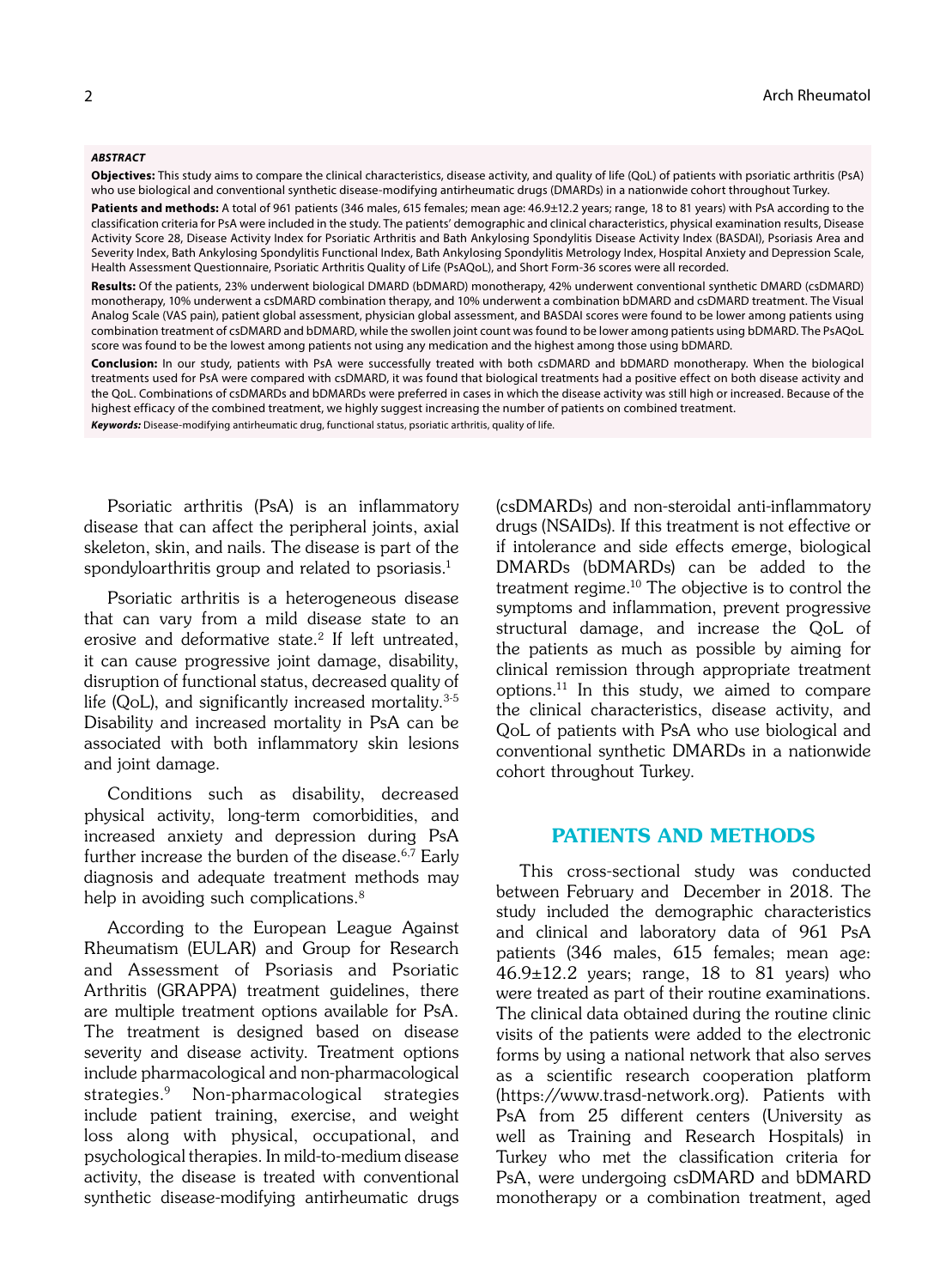above 18 years, and had no other rheumatic disease(s) were included in the study. Patients who were diagnosed with psoriasis by dermatologists but who did not have arthritis, female patients who were pregnant or breastfeeding and patients with malignancies were excluded. The study protocol was approved by the Sakarya University Faculty of Medicine Ethics Committee (Approval date/no: 25.01.2018/42). A written informed consent was obtained from each patient. The study was conducted in accordance with the principles of the Declaration of Helsinki.

Patients were divided into four groups according to the given treatment as those who were not using any medication, those who received csDMARD monotherapy, those who received bDMARD monotherapy, and those under combination bDMARD and csDMARD therapy.

Patients' demographic characteristics (sex and age), body mass index (BMI), age at the onset of psoriasis (years), age at the onset of PsA (years), duration of psoriasis (years), duration of PsA (years), delay in PsA diagnosis (years), patient global assessment (PtGA), and physician global assessment (PhGA) were recorded.

Tender joint count and swollen joint count (SJC) of the patients were checked during the examination. The pain of the patients was evaluated using the Visual Analog Scale (VAS-pain).

Disease activity of the patients was evaluated using the Disease Activity Score 28 (DAS28), Disease Activity Index for Psoriatic Arthritis (DAPSA), and the Bath Ankylosing Spondylitis Disease Activity Index (BASDAI).<sup>12,13</sup> Psoriasis severity was evaluated using the Psoriasis Area and Severity Index,<sup>14</sup> and the functional status was evaluated using the Bath Ankylosing Spondylitis Functional Index,15 and the Bath Ankylosing Spondylitis Metrology Index.16 The risk of anxiety and depression was evaluated using the Hospital Anxiety and Depression Scale, and the QoL was evaluated using the Health Assessment Questionnaire (HAQ),<sup>17</sup> Psoriatic Arthritis Quality of Life (PsAQoL),<sup>18</sup> and the short form (SF)-36.<sup>19</sup>

# Statistical analysis

Statistical analyses were performed using the IBM SPSS for Windows version 22.0 software (IBM Corp., Armonk, NY, USA). Whether the continuous numerical variables were normally distributed was evaluated using the Shapiro-Wilk test. Results of the numerical variables were presented as mean  $\pm$  standard deviation (SD). Because the comparisons between the groups did not show a normal distribution, non-parametric tests were used. To compare the data for determining the level of significance between the groups, Kruskal-Wallis test was used for continuous variables, while the chi-square test or Fisher's exact test was used for the categorical variables. In all statistical analyses, the level of significance was considered as  $p<0.05$ .

### RESULTS

The study included patients with complete treatment data constituted using the TRASD-network. Of these patients, 36% were males and 547 (57%) were active smokers. Mean BMI was 28.4 (17.7-53.3)  $\text{kg/m}^2$ , and average duration of symptoms was seven years (range, 0 to 59 years). Hip pain, peripheral arthritis, spondylitis, and inflammatory back pain were identified in 211 (22%), 430 (45%), 351 (37%), and 430 (45%) of the patients, respectively.

There was no difference between the groups with regards to active smoking rates. The incidence of chronic back pain (50%) and morning stiffness in spine (49%) was high among the patients not using any medication, while that of spondylitis (47%), inflammatory back pain (57%), and enthesopathy (48%) was high among patients using bDMARD. The incidence of peripheral arthritis (73%) was the highest among patients using csDMARD. While the time span for delay in diagnosis of PsA was similar between the groups, the duration of symptoms (10 years; range, 1 to 49 years) and the duration since PsA diagnosis (7 years; range, 1 to 39 years) were determined to be the highest in the group using a combination of csDMARD and bDMARD and the lowest in the group not using any medication (5 years; range, 0 to 42 years and 2 years; range, 0 to 41 years, respectively) (Table 1).

Of the patients, 221 (23%) underwent bDMARD monotherapy (adalimumab: 73, etanercept: 49, infliximab: 35, golimumab: 22, certolizumab pegol: 26, ustekinumab: 10, and secukinumab: 6); 407 (42%) underwent csDMARD monotherapy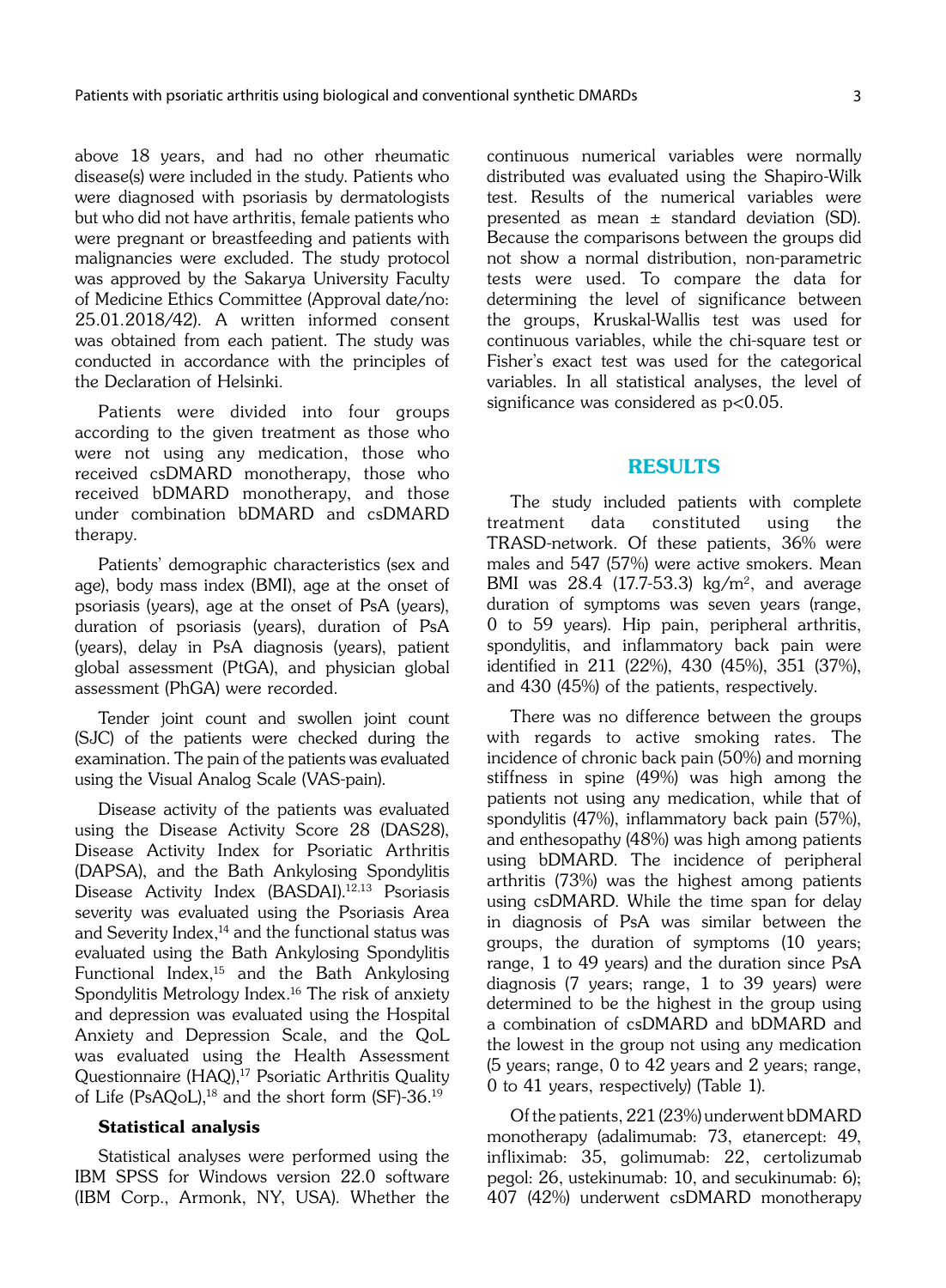| Table 1. Demographic and clinical disease activity characteristics in patients treated with disease-modifying antirheumatic drug | Total $(n=961)$      | No DMARD (n=139) | csDMARD (n=501)  | $bDMARD(n=221)$ | DMARD (n=100)<br>Combination | d     |
|----------------------------------------------------------------------------------------------------------------------------------|----------------------|------------------|------------------|-----------------|------------------------------|-------|
| Age (year)*                                                                                                                      | 47 (18-81)           | 48 (20-72)       | 47 (18-81)       | 46 (18-72)      | 46 (21-77)                   | 0.557 |
| Body mass index (kg/m <sup>2)*</sup>                                                                                             | 4 (17.7-53.3)<br>28. | 28.5 (19.3-44.8) | 28.4 (17.7-42.9) | 287 (194-43)    | 27.7 (18.4-53.3)             | 0.609 |
| Active smoker, n (%)                                                                                                             | 547 (57)             | 38 (28)          | 116 (23)         | 66 (30)         | 30 (30)                      | 0.218 |
| Male, n (%)<br>Sex                                                                                                               | 346 (36)             | 45 (33)          | 148 (29)         | 108 (49)        | 45 (45)                      | 0.001 |
| Visual Analog Scale-pain (0-10)*                                                                                                 | $5(0-10)$            | $5(0-10)$        | $5(0-10)$        | $4(0-10)$       | $4(0-10)$                    | 0.034 |
| Patient global assessment (0-10)*                                                                                                | $4(0-10)$            | $5(0-10)$        | $5(0-10)$        | $4(0-10)$       | $4(0-10)$                    | 0.017 |
| Physician global assessment (0-10)*                                                                                              | $4(0-10)$            | $4(0-10)$        | $4(0-10)$        | $4(0-8)$        | $3(0-9)$                     | 0.029 |
| Spondylitis, n (%)                                                                                                               | 351 (37)             | 42 (31)          | 163 (32)         | 103 (47)        | 43 (43)                      | 0.001 |
| Inflammatory back pain, n (%)                                                                                                    | 430 (45)             | 56 (41)          | 199 (40)         | 125 (57)        | 50 (50)                      | 0.001 |
| Gluteal pain, n (%)                                                                                                              | 234 (24)             | 34 (25)          | 102 (20)         | 76 (34)         | 22 (22)                      | 0.001 |
| Hip pain, n (%)                                                                                                                  | 211 (22)             | 37 (27)          | 94 (19)          | 64 (29)         | 16 (16)                      | 0.001 |
| Arthritis, n (%)                                                                                                                 | 430 (45)             | 80 (58)          | 365 (73)         | 123 (56)        | 70 (70)                      | 0.001 |
| Enthesitis, n (%)                                                                                                                | 638 (66)             | 44 (32)          | 191 (38)         | 105 (48)        | 51 (51)                      | 0.002 |
| Tender joint count*                                                                                                              | $2(0-56)$            | $2(0-56)$        | $2(0-50)$        | $2(0-51)$       | $2(0-45)$                    | 0.062 |
| Swollen joint count*                                                                                                             | $0(0-28)$            | $0(0-24)$        | $0(0-23)$        | $0(0-24)$       | $0(0-28)$                    | 0.001 |
| Disease Activity Score 28*                                                                                                       | $3.2(0-7.5)$         | $3.4(0-6.4)$     | $3.4(0-7.5)$     | $2.9(0-7.4)$    | $2.9(0-6.7)$                 | 0.001 |
| Disease Activity Index for Psoriatic Arthritis*                                                                                  | 17.2 (0-111.9)       | 17.8 (3.8-111.9) | 18.8 (0-104)     | 14.6 (0-76.5)   | 13.3 (1.6-84.5)              | 0.002 |
| BASDAI score*                                                                                                                    | $3.4(0-10)$          | $4.3(0-10)$      | $3.5(0-10)$      | $3(0-10)$       | $2.9(0-9.6)$                 | 0.007 |
| BASMI score*                                                                                                                     | $1(0-9)$             | $1(0-8)$         | $1(0-9)$         | $2(0-8)$        | $2(0-7)$                     | 0.483 |
| BASFI score*                                                                                                                     | $1.5(0-10)$          | $1.2(0-10)$      | $1.5(0-10)$      | $1.4(0-10)$     | $1.9(0-9)$                   | 0.506 |
| Psoriasis Area Severity Index total score*                                                                                       | $.5(0-51.3)$         | $2(0-26.7)$      | $1.6(0-51.3)$    | $1.2(0-24.6)$   | $1.3(0-46.8)$                | 0.055 |
| FACIT score*                                                                                                                     | $18(0-51)$           | 18 (2-50)        | $18(0-48)$       | $19(0-51)$      | $17.5(0-45)$                 | 0.811 |
| Symptom durations (year)*                                                                                                        | $7(0-59)$            | $5(0-42)$        | $6(0.1-59)$      | $10(0.3-48)$    | $(64-1)$ 01                  | 0.001 |
| Symptom durations (year)*                                                                                                        | $5(0-44)$            | $2(0-41)$        | $4(0-37)$        | $6(0-44)$       | $7(1-39)$                    | 0.001 |
| Diagnostic delay (year)*                                                                                                         | $1(0-32)$            | $1(0-32)$        | $1(0-27)$        | $1(0-29)$       | $1(0-16)$                    | 0.228 |
| Psoriatic Arthritis Quality of Life score*                                                                                       | $5(0-20)$            | $4(0-20)$        | $5(0-20)$        | $5(0-20)$       | $4(0-20)$                    | 0.240 |
| HAQ score*                                                                                                                       | $0.3(0-2.5)$         | $0.3(0-2)$       | $0.3(0-2.5)$     | $0.3(0-2.4)$    | $0.2(0-2.5)$                 | 0.800 |
| HAQ-S score*                                                                                                                     | $0.5(0-2.8)$         | $0.5(0-2.8)$     | $0.5(0-2.7)$     | $0.3(0-2.8)$    | $0.5(0-2.7)$                 | 0.465 |
| Physical functioning*                                                                                                            | 70 (0-100)           | 70 (0-100)       | 70 (0-100)       | 70 (5-100)      | 72.5 (0-100)                 | 0.328 |
| Role-physical*                                                                                                                   | 50 (0-100)           | 50 (0-100)       | 50 (0-100)       | 50 (0-100)      | 75 (0-100)                   | 0.371 |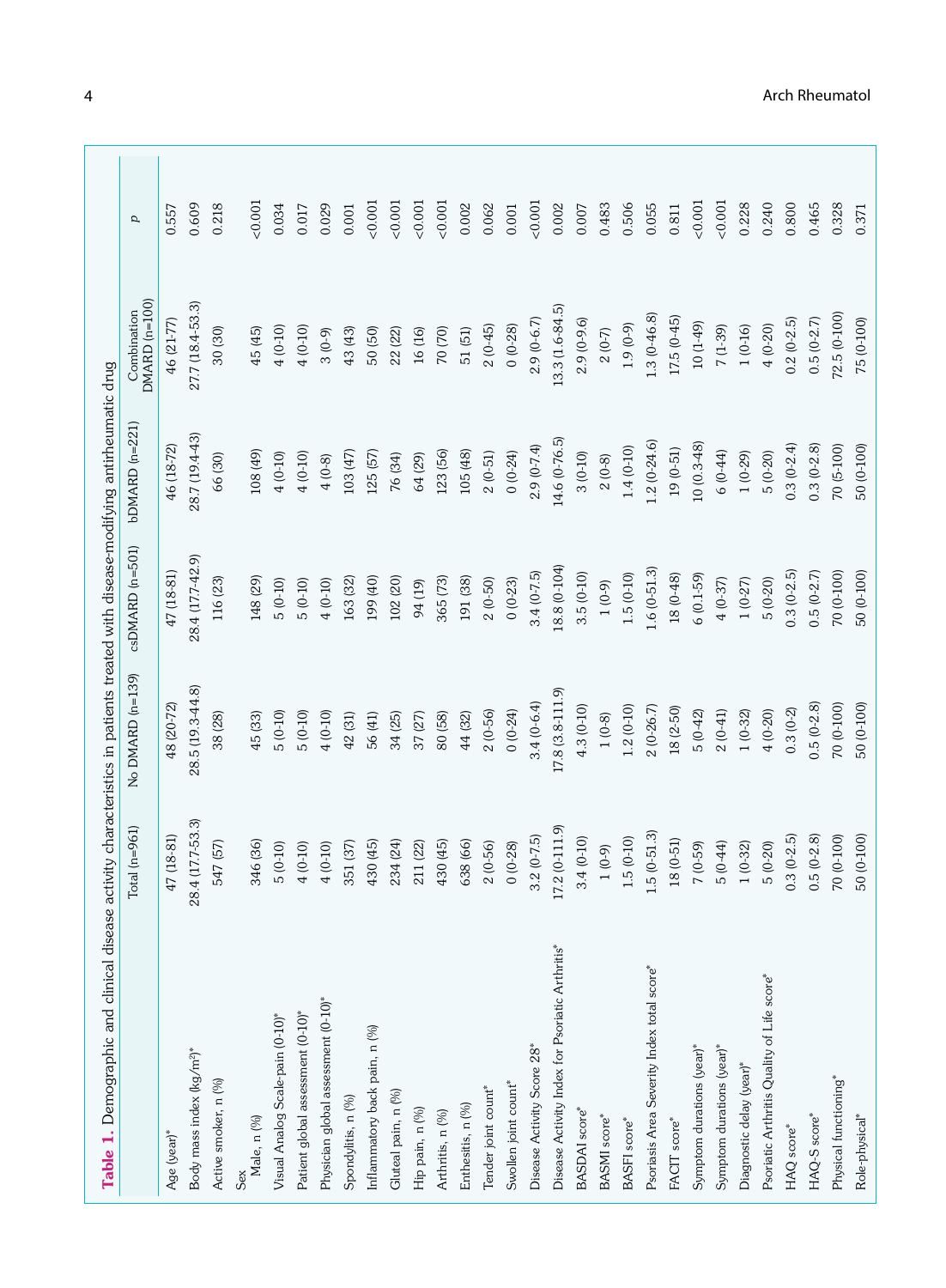| Table 1. Continued                                                                                                                                                                                                                                                                                                                                                                                                                                                                                                                                              |                    |                  |                       |                 |                                |       |
|-----------------------------------------------------------------------------------------------------------------------------------------------------------------------------------------------------------------------------------------------------------------------------------------------------------------------------------------------------------------------------------------------------------------------------------------------------------------------------------------------------------------------------------------------------------------|--------------------|------------------|-----------------------|-----------------|--------------------------------|-------|
|                                                                                                                                                                                                                                                                                                                                                                                                                                                                                                                                                                 | Total $(n=961)$    | No DMARD (n=139) | $csDMARD$ ( $n=501$ ) | bDMARD (n=221)  | $DMARD$ (n=100)<br>Combination | d     |
| Bodily pain*                                                                                                                                                                                                                                                                                                                                                                                                                                                                                                                                                    | 67.5 (0-100)       | 57.5 (0-100)     | $62.5(0-100)$         | 67.5 (0-100)    | 67.5 (12.5-100)                | 0.006 |
| General health <sup>*</sup>                                                                                                                                                                                                                                                                                                                                                                                                                                                                                                                                     | 45 (0-100)         | 50 (0-90)        | 45 (0-100)            | 45 (0-100)      | 45 (5-95)                      | 0.212 |
| Vitality*                                                                                                                                                                                                                                                                                                                                                                                                                                                                                                                                                       | 40 (0-75)          | 40 (0-70)        | 40 (0-75)             | 40 (0-75)       | 40 (0-75)                      | 0.947 |
| Social functioning*                                                                                                                                                                                                                                                                                                                                                                                                                                                                                                                                             | 75 (0-100)         | 75 (12.5-100)    | 75 (0-100)            | $62.5(0-100)$   | 75 (25-100)                    | 0.565 |
| Role-emotional*                                                                                                                                                                                                                                                                                                                                                                                                                                                                                                                                                 | 56.7 (0-100)       | 66.7 (0-100)     | 66.7 (0-100)          | 66.7 (0-100)    | 100 (0-100)                    | 0.234 |
| Mental health*                                                                                                                                                                                                                                                                                                                                                                                                                                                                                                                                                  | 60 (0-100)         | 56 (8-100)       | 60 (0-100)            | 60 (0-100)      | 68 (8-92)                      | 0.134 |
| SF-36-Physical component summary score"                                                                                                                                                                                                                                                                                                                                                                                                                                                                                                                         | 8.8 (3.8-100)<br>5 | 57.5 (10.5-97.5) | 56.8 (3.8-100)        | 59.3 (6.3-100)  | 67.4 (13-98.8)                 | 0.479 |
| SF-36-Mental component summary score"                                                                                                                                                                                                                                                                                                                                                                                                                                                                                                                           | 60 (5-93.8)        | 59.3 (8.3-90.5)  | 60.1 (5-93.8)         | 55.8 (7.3-91.5) | 63.8 (17.3-91.8)               | 0.380 |
| DMARD: Disease-modifying antirheumatic drug; csDMARD: Conventional synthetic disease-modifying antirheumatic drug; bDMARD: Biological disease-modifying antirheumatic<br>drug; * Median (minimum-maximum) for continuous variables; BASDAI: Bath Ankylosing Spondylitis Disease Activity Index; BASMI: Bath Ankylosing Spondylitis Metrology Index;<br>BASFI: Bath Ankylosing Spondylitis Functional Index; FACIT: Functional assessment of chronic illness therapy; HAQ-S: Health Assessment Questionnaire for spondyloarthropathies;<br>SF-36: Short form 36. |                    |                  |                       |                 |                                |       |

| <b>Table 2.</b> Psoriatic arthritis treatment regimen at clinic<br>visit (n= $961$ )                                              |     |                |
|-----------------------------------------------------------------------------------------------------------------------------------|-----|----------------|
| Treatment                                                                                                                         | n   | $\%$           |
| Monotherapy with any csDMARD                                                                                                      | 407 | 42             |
| Methotrexate                                                                                                                      | 295 | 31             |
| Sulfasalazine                                                                                                                     | 62  | 6              |
| Leflunomide                                                                                                                       | 42  | 4              |
| Hydroxychloroquine                                                                                                                | 4   | 0.4            |
| Cyclosporine                                                                                                                      | 4   | 0 <sub>4</sub> |
| Combination with one or more csDMARD                                                                                              | 94  | 10             |
| Monotherapy with any bDMARD                                                                                                       | 221 | 23             |
| Adalimumab                                                                                                                        | 73  | 8              |
| Etanercept                                                                                                                        | 49  | 5              |
| Infliximah                                                                                                                        | 35  | 4              |
| Golimumab                                                                                                                         | 22  | 2              |
| Certolizumab pegol                                                                                                                | 26  | 3              |
| Ustekinumab                                                                                                                       | 10  | 1              |
| Secukinumab                                                                                                                       | 6   | 1              |
| Combination bDMARD with one or more<br>csDMARD                                                                                    | 100 | 10             |
| csDMARD: Conventional synthetic disease-modifying antirheumatic drug;<br>bDMARD: Biological disease-modifying antirheumatic drug. |     |                |

(methotrexate [MTX]: 295; Sulfasalazine [SSZ]: 62, and others: 50), and 94 (10%) underwent csDMARD combination treatment. In addition, 100 (10%) patients with PsA who underwent bDMARD treatment were administered a combination therapy with any csDMARD as well. It was found that 137 (14%) of the patients did not undergo any DMARD treatment (Table 2).

Notably, the VAS-pain, PtGA, PhGA, SJC, and BASDAI scores were the highest in the group not using any medication (5, range, 0 to 10; 5, range, 0 to 10; 4, range, 0 to 10; 0, range, 0 to 24; and 4.3, range, 0 to 10, respectively), while the VAS-pain, PtGA, PhGA, and BASDAI scores were the lowest in the combination csDMARD and bDMARD group (4, range, 0 to 10; 4, range, 0 to 10; 3, range, 0 to 9; and 2.9, range, 0 to 9.6, respectively). The SJC was the lowest in the bDMARD group (3, range, 0 to 10). DAS28 score was the highest in the group not using any medication (3.2, range, 0 to 7.5) and lowest in both groups using bDMARD (2.9, range, 0 to 7.4) and combination of csDMARD and bDMARD (2.9, range, 0 to 6.7). The DAPSA score was the highest in the group not using any medication (17.2, range, 0 to 111.9) and the lowest in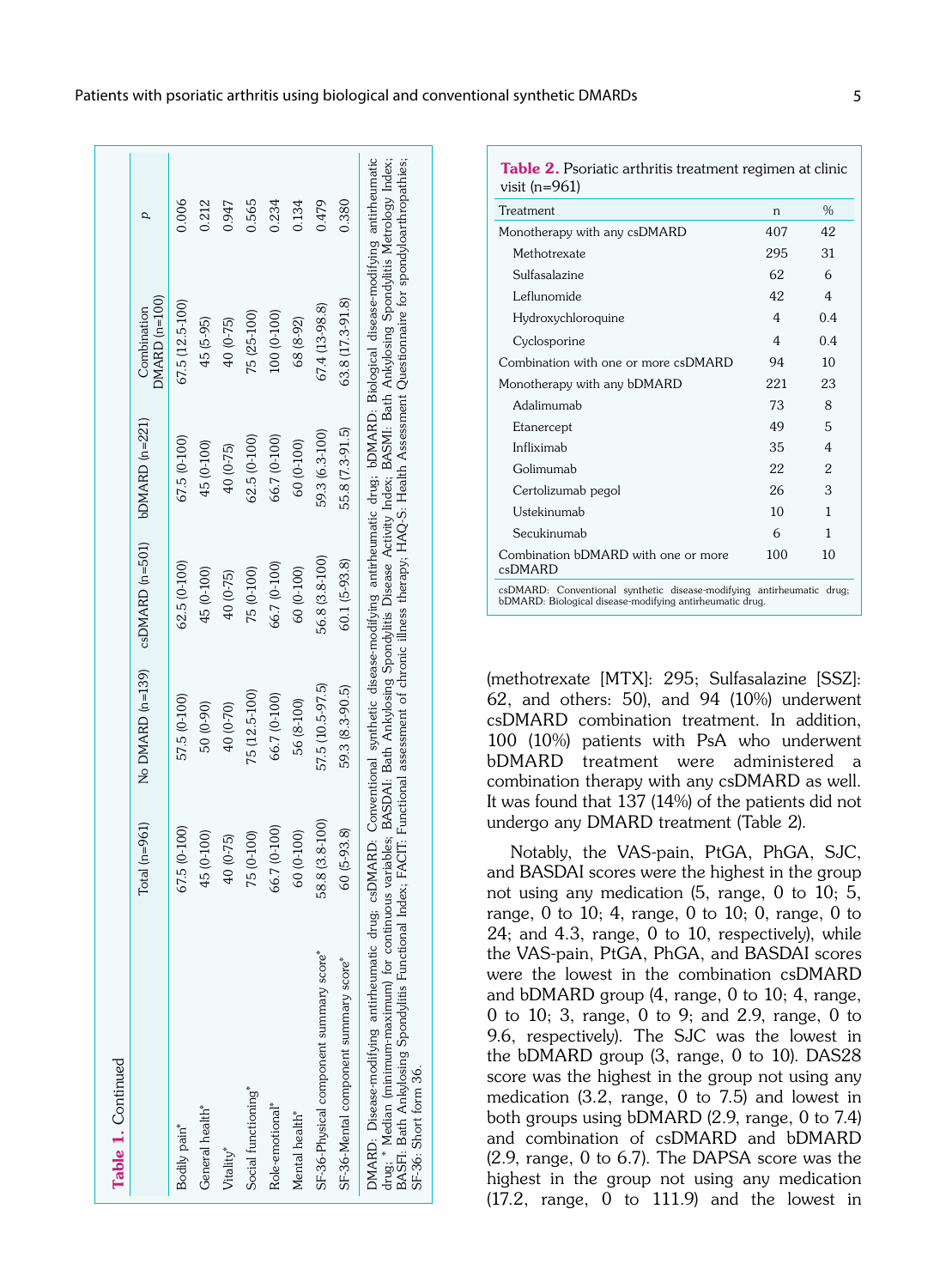csDMARD and bDMARD combination group (13.3, range, 1.6 to 84.5) (Table 1).

Evaluation of the QoL in the groups revealed that the PsAQoL score was the lowest (5, range, 0 to 20) in the group not using any medication and the highest (5, range, 0 to 20) in the group using bDMARD. SF-36 physical component score (PCS) was the highest in the combination csDMARD and bDMARD group (67.4, range, 13 to 98.8) and the lowest in the group using csDMARD (56.8, range, 3.8 to 100) and bDMARD (59.3, range, 6.3 to 100). SF-36 mental component scores (MCSs) were the highest in the combination csDMARD and bDMARD group (63.8, range, 17.3 to 91.8) and the lowest in the group using bDMARD (55.8, range, 7.3 to 91.5). However, there was no difference between the SF-36 PCSs and SF-36 MCSs. Interestingly, among the subscales of SF-36, the bodily pain subscale was found to be significantly the lowest in the combination csDMARD and bDMARD group (67.5, range, 12.5 to 100) and the group not using any medication (57.5, range, 0 to 100) (Table 1).

# **DISCUSSION**

This study evaluated the clinical characteristics, disease activity, and the QoL of patients in Turkey who used DMARD for PsA diseases. The rate of incidence of inflammatory backache (57%) and enthesopathy (48%) was higher among the patients using bDMARD, and the presence of peripheral arthritis (73%) was higher among the patients using csDMARD. The VAS-pain, PtGA, PhGA, SJC, DAS28-erythrocyte sedimentation rate, and BASDAI scores were significantly higher among the patients not using any medication.

Recently published guidelines of the GRAPPA and EULAR recommend using bDMARD on active arthritis patients with inadequate response to NSAID and csDMARD.<sup>11</sup> For patients with PsA, bDMARD has shown positive effects on the QoL by ensuring a significant improvement in physical functions.20

An overview of the treatment options used in our study reveals that most of the patients with PsA underwent csDMARD therapy, with csDMARD monotherapy being used the most (42%). Among csDMARD users,

the most commonly used treatment was that of MTX (31%), and the least commonly used treatments were those of hydroxychloroquine (0.4%) and ciclosporin (0.4%). Reason for the low use of leflunomide, hydroxychloroquine, and cyclosporine in the treatment of PsA, according to the recommendations of GRAPPA and EULAR, it is may not be only a first-line treatment but also limited effectiveness in treatment. Among the patients, 23% underwent bDMARD monotherapy. The most used bDMARD was adalimumab (8%), while the least used ones were ustekinumab (1%) and secukinumab (1%). In our study, the reason why use of ustekinumab and secukinumab for the treatment of PsA was lower compared to other biological therapies may be due to the successful continuation of low disease activity because of the previously initiated biological therapies. In a multi-center study conducted in Australia that compared DMARD treatments (n=2,948), clinical symptoms of disease in the majority of patients with PsA were kept under control using csDMARD monotherapy (46%) and bDMARD monotherapy (19%).<sup>21</sup>

As seen in previous studies, difficulties in early diagnosis can cause a prolonged treatment process and delay in initiating early treatment. Thus, patients diagnosed at a later age tend to experience more damage and higher disease activity.22 In a country-wide study in Denmark, the delay in diagnosis for patients with PsA was found to be 56 months  $(4.6 \text{ years})$ .<sup>23</sup> In this study, we determined that the delay in diagnosis for patients with PsA was 2.9±4.5 years. The average time between the onset of PsA and its diagnosis and the average duration of symptoms were  $9.6\pm8.7$  and  $6.7\pm7.1$  years, respectively, and these were significantly higher among patients using combination csDMARD and bDMARD (mean $\pm$ SD: 11.5 $\pm$ 8.2 and 8.7 $\pm$ 6.8 years, respectively). This shows that as the beginning of treatment is delayed, there is greater need for biological treatment to regulate the disease activity. One of the reasons for the delay in diagnosis is the long-term follow-up of patients with psoriasis before establishing the diagnosis of PsA and focusing more on skin findings.

The DAPSA is a useful instrument that enables the assessment of the treatment response level and disease activity in PsA.13,24 In the literature, a study using DAPSA and clinical DAPSA for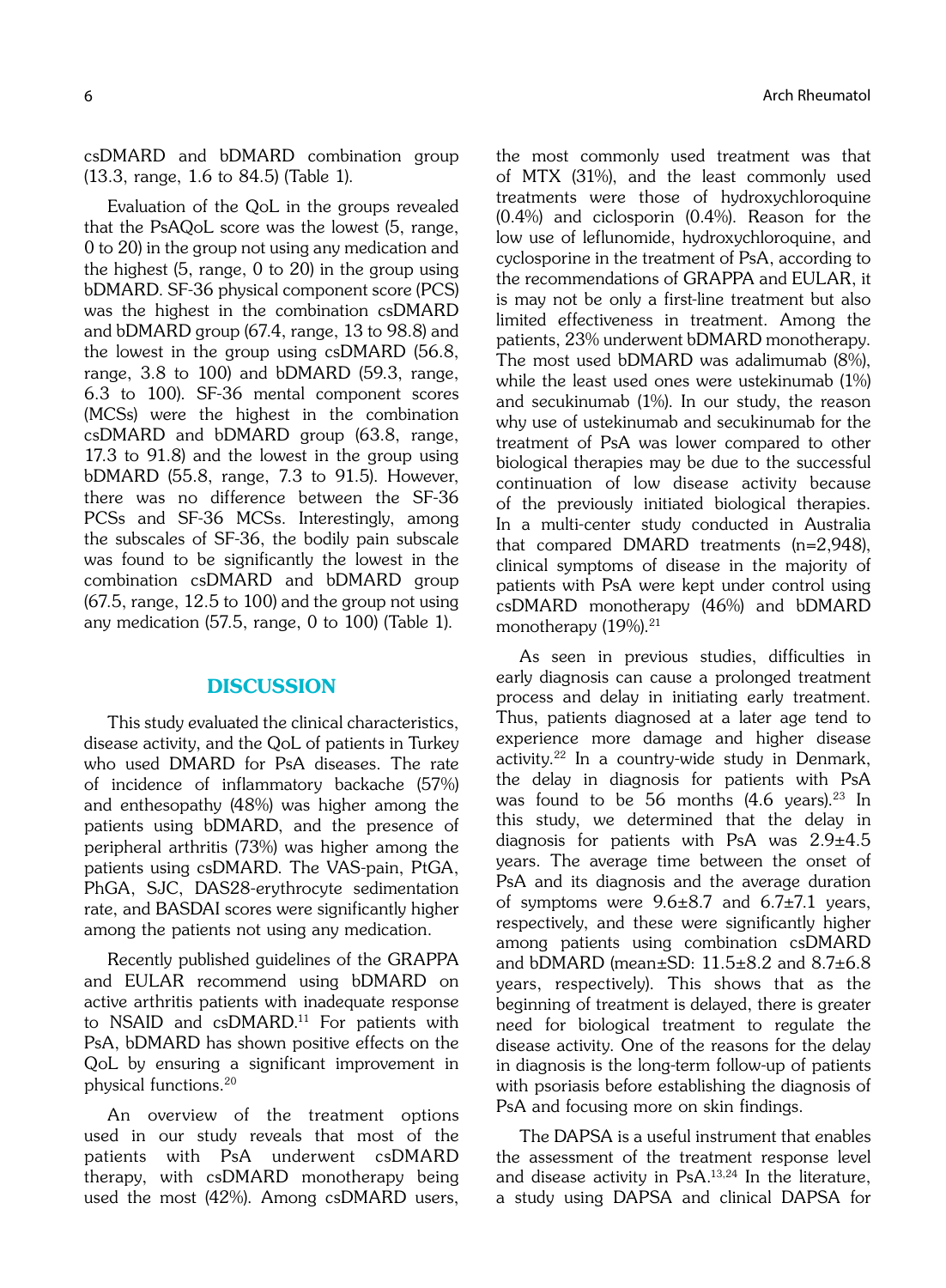evaluating disease activity determined that while the disease activity was moderate among patients undergoing csDMARD monotherapy and combination, the average disease activity was in the "remission" stage among those undergoing a combination csDMARD and bDMARD therapy or a bDMARD monotherapy.25,26 In agreement with these findings, our study determined that the average disease activity among patients not using any medication and those undergoing csDMARD monotherapy was higher compared with that of patients undergoing combination csDMARD and bDMARD therapy or a bDMARD monotherapy. Similarly, according to the DAS28 criteria, it was observed that most patients were kept under control superiorly with bDMARD monotherapy or any combination with csDMARD. This shows that bDMARDs are effective in suppressing the parameters associated with disease activity.27

Presence of enthesitis is known to cause increased morbidity by causing erosion in the joints of patients with PsA.<sup>28</sup> In this study, we determined that most of the patients had enthesitis (66%). Our study had a higher prevalence of enthesitis compared with previously conducted studies.29,30 While it was significantly higher among the patients using combination DMARDs (51%), the prevalence of enthesitis was the lowest in those not using any medication. This shows that bDMARDs are required to suppress enthesitis and disease activity in patients with PsA, by the addition of bDMARD to csDMARD. Previous studies report that while NSAIDs and csDMARDs are the first option in the treatment of enthesitis, their effects are limited. In contrast, there is evidence that bDMARDs are effective in the treatment of enthesitis in PsA.31-34

Because of the heterogeneity and complexity of PsA, it is difficult to clinically evaluate the patients. Patients with PsA experience functional impairment and lower QoL, which is why global evaluation of patients with PsA essentially involves a description of both the physical and psychological aspects.35,36 In agreement with the previously performed studies, we obtained lower scores among patients who used combination csDMARD and bDMARD in the physician and patient global evaluations.37

Our analysis showed that patients with PsA have lower SF-36 physical and mental scores and lower health-related QoL scores compared with the general population. $38$  In a study conducted by Gottlieb et al.,<sup>39</sup> SF-36 PCSs in patients with PsA were similar to the ones reported in the literature, while the SF-36 MCSs were lower. In a study conducted in the general population in Norway, a comparison of patients with PsA using bDMARD with those using csDMARD revealed that the scores for the bodily pain, vitality, physical role, and general health perception subscales of SF-36 showed greater improvement.40 In this study, we did not find any significant difference between the SF-36 PCSs and MCSs. However, the score for the general bodily pain subscale of SF-36 was the highest among the patients using combination cDMARDs and bDMARDs and the lowest among those not using any medication.

The HAQ is a questionnaire that evaluates the functionality of patients based on their pain and ability to perform daily life activities.<sup>41</sup> HAQ for the spondyloarthropathies (HAQ-S) is a questionnaire developed specifically for individuals with spondyloarthropathies.<sup>42</sup> Recent studies show that the treatments performed with different agents ensure the improvement of rheumatic symptoms in patients with PsA. When biological treatments were compared with csDMARDs in patients with PsA, the HAQ scores were found to be significantly lower.<sup>43</sup> However, in our study, no significant difference was observed in the DMARDs in terms of their associated HAQ and HAQ-S scores.44

Limitations of our study included the fact that it was a cross-sectional, observational study, meaning that the present data included the evaluation of the disease for only a certain period in patients with a prolonged disease state. For this reason, the factors that affected the results of the study may have not been fully identified. Another limitation was that this study included patients using csDMARD and bDMARD and represented a majority of PsA cases. However, patients who needed to use NSAID and corticosteroids are monitored as part of general practice and may be included into the treatment program for only a brief period, which is why they were not included in the study. The strengths of this study included the fact that it is a multi-center study covering all regions of Turkey and that it included a large database of patients. It also provided the opportunity to examine the relevant clinical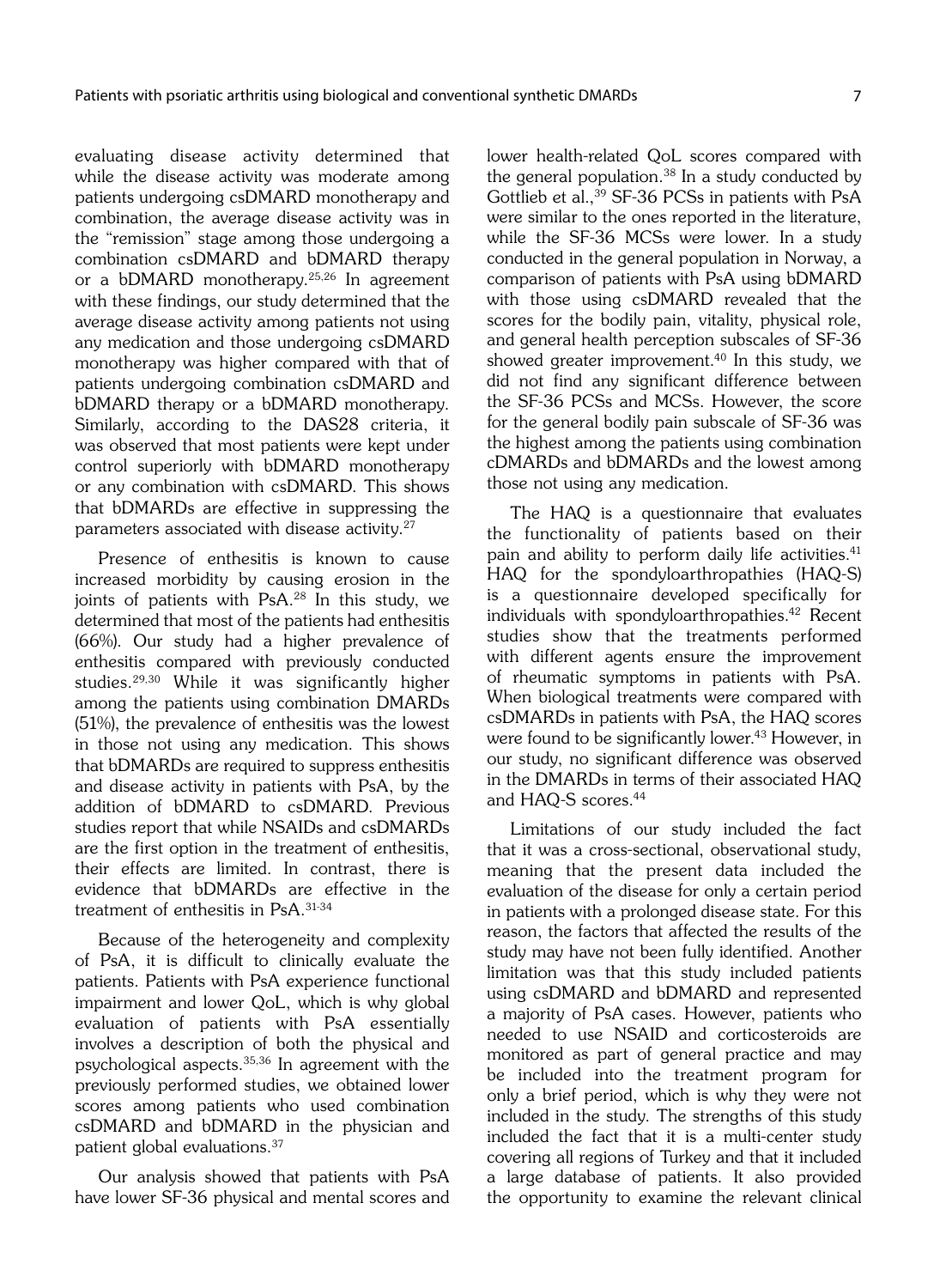characteristics and QoL between the patients who used DMARDs and those who did not use any medication.

In conclusion, in our study, patients with PsA were successfully treated with both csDMARD and bDMARD monotherapy. Both treatments have lowered the disease activity and positively influenced the QoL in patients with PsA. Combinations of csDMARDs and bDMARDs were preferred in cases in which the disease activity was still high or increased. Because of the highest efficacy of the combined treatment, we highly suggest increasing the number of patients on combined treatment.

#### Disclaimer

This disclaimer informs readers that the views, thoughts, and opinions expressed in the text belong solely to the author, and not necessarily to the author's employer, organization, committee or other group or individual or previous related publications.

#### Declaration of conflicting interests

The authors declared no conflicts of interest with respect to the authorship and/or publication of this article.

#### Funding

The authors received no financial support for the research and/or authorship of this article.

# REFERENCES

- 1. Kruithof E, Baeten D, De Rycke L, Vandooren B, Foell D, Roth J, et al. Synovial histopathology of psoriatic arthritis, both oligo- and polyarticular, resembles spondyloarthropathy more than it does rheumatoid arthritis. Arthritis Res Ther 2005;7:R569-80.
- 2. Mease PJ, Gladman DD, Papp KA, Khraishi MM, Thaçi D, Behrens F, et al. Prevalence of rheumatologistdiagnosed psoriatic arthritis in patients with psoriasis in European/North American dermatology clinics. J Am Acad Dermatol 2013;69:729-35.
- 3. Boehncke WH, Menter A. Burden of disease: psoriasis and psoriatic arthritis. Am J Clin Dermatol 2013;14:377- 88.
- 4. Strand V, Sharp V, Koenig AS, Park G, Shi Y, Wang B, et al. Comparison of health-related quality of life in rheumatoid arthritis, psoriatic arthritis and psoriasis and effects of etanercept treatment. Ann Rheum Dis 2012;71:1143-50.
- 5. Husted JA, Tom BD, Farewell VT, Schentag CT, Gladman DD. Description and prediction of physical functional disability in psoriatic arthritis: a longitudinal

analysis using a Markov model approach. Arthritis Rheum 2005;53:404-9.

- 6. Minnock P, Kirwan J, Veale D, Fitzgerald O, Bresnihan B. Fatigue is an independent outcome measure and is sensitive to change in patients with psoriatic arthritis. Clin Exp Rheumatol 2010;28:401-4.
- 7. Ogdie A, Schwartzman S, Eder L, Maharaj AB, Zisman D, Raychaudhuri SP, et al. Comprehensive treatment of psoriatic arthritis: managing comorbidities and extraarticular manifestations. J Rheumatol 2014;41:2315-22.
- 8. McLaughlin M, Ostör A. Early treatment of psoriatic arthritis improves prognosis. Practitioner 2014;258:21-4, 3.
- 9. Gossec L, Smolen JS, Ramiro S, de Wit M, Cutolo M, Dougados M, et al. European League Against Rheumatism (EULAR) recommendations for the management of psoriatic arthritis with pharmacological therapies: 2015 update. Ann Rheum Dis 2016;75:499-510.
- 10. Braun J, van den Berg R, Baraliakos X, Boehm H, Burgos-Vargas R, Collantes-Estevez E, et al. 2010 update of the ASAS/EULAR recommendations for the management of ankylosing spondylitis. Ann Rheum Dis 2011;70:896-904.
- 11. Coates LC, Gossec L, Ramiro S, Mease P, van der Heijde D, Smolen JS, et al. New GRAPPA and EULAR recommendations for the management of psoriatic arthritis. Rheumatology 2017;56:1251-3.
- 12. Garrett S, Jenkinson T, Kennedy LG, Whitelock H, Gaisford P, Calin A. A new approach to defining disease status in ankylosing spondylitis: the Bath Ankylosing Spondylitis Disease Activity Index. J Rheumatol 1994;21:2286-91.
- 13. Schoels MM, Aletaha D, Alasti F, Smolen JS. Disease activity in psoriatic arthritis (PsA): defining remission and treatment success using the DAPSA score. Ann Rheum Dis 2016;75:811-8.
- 14. Feldman SR, Fleischer AB Jr, Reboussin DM, Rapp SR, Exum ML, Clark AR, et al. The self-administered psoriasis area and severity index is valid and reliable. J Invest Dermatol 1996;106:183-6.
- 15. Calin A, Garrett S, Whitelock H, Kennedy LG, O'Hea J, Mallorie P, et al. A new approach to defining functional ability in ankylosing spondylitis: the development of the Bath Ankylosing Spondylitis Functional Index. J Rheumatol 1994;21:2281-5.
- 16. Jenkinson TR, Mallorie PA, Whitelock HC, Kennedy LG, Garrett SL, Calin A. Defining spinal mobility in ankylosing spondylitis (AS). The Bath AS Metrology Index. J Rheumatol 1994;21:1694-8.
- 17. Bruce B, Fries JF. The Health Assessment Questionnaire (HAQ). Clin Exp Rheumatol 2005;23:S14-8.
- 18. McKenna SP, Doward LC, Whalley D, Tennant A, Emery P, Veale DJ. Development of the PsAQoL: a quality of life instrument specific to psoriatic arthritis. Ann Rheum Dis 2004;63:162-9.
- 19. Leung YY, Ho KW, Zhu TY, Tam LS, Kun EW, Li EK. Testing scaling assumptions, reliability and validity of medical outcomes study short-form 36 health survey in psoriatic arthritis. Rheumatology 2010;49:1495-501.